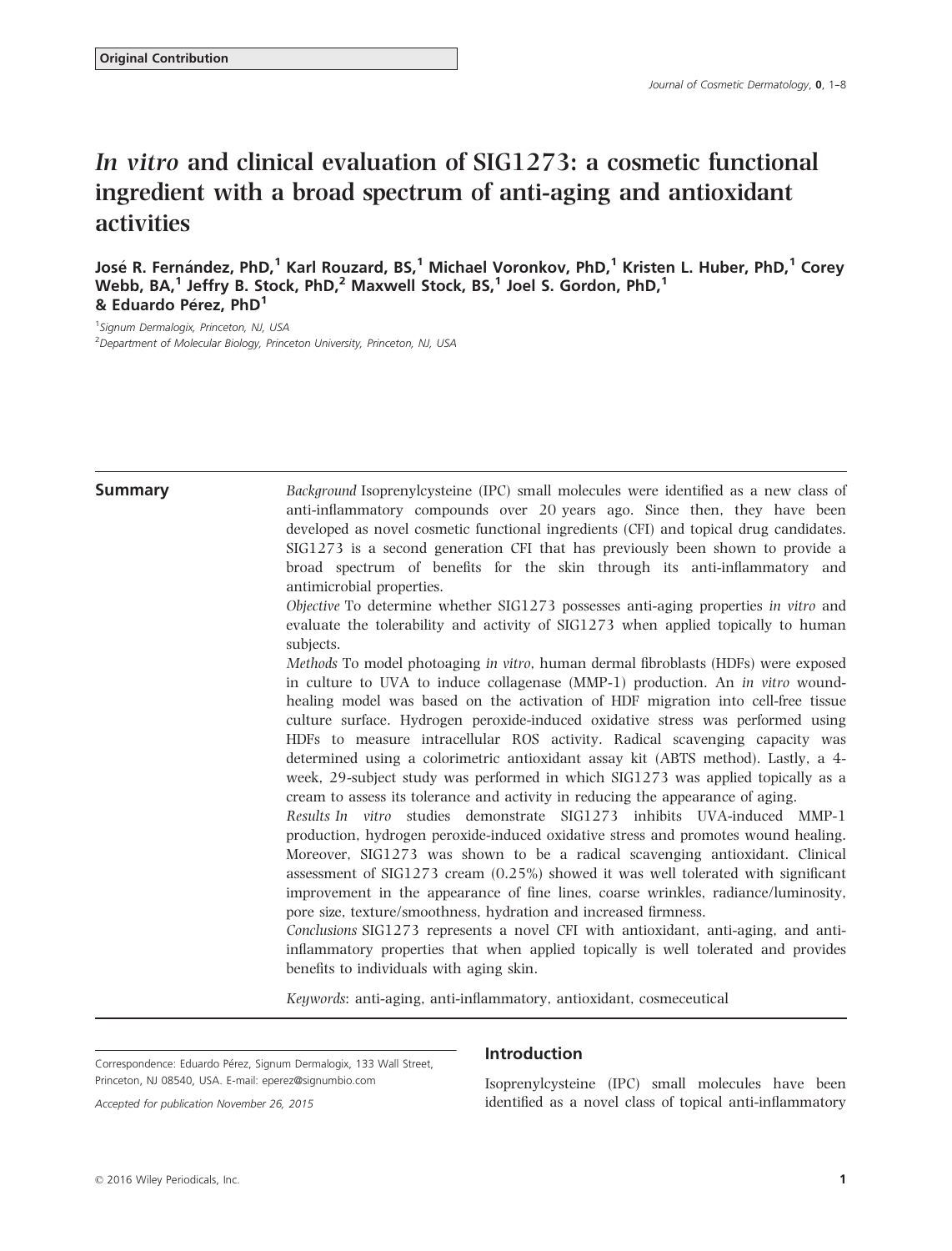and antimicrobial cosmetic functional ingredients  $(CFI).$ <sup>1–3</sup> IPCs have been shown to inhibit signaling activation in the membrane, by competing with isoprenoid groups for prenyl-binding sites on membraneassociated proteins. $4-7$  In addition, IPCs modulate signal transduction by inhibiting heterotrimeric G-protein formation and/or presumably by blocking downstream G-protein–effector interactions $8.9$  and more recently by binding and activating  $PPAR\gamma$ .<sup>10</sup> In vitro studies have shown IPC compounds to be effective down modulators of inflammatory responses in platelets, macrophages, and neutrophils. $11-13$  Treatment of endothelial cells with IPC derivatives inhibits pro-inflammatory TNF- $\alpha$ stimulation of vascular cell adhesion molecule-1 (VCAM-1) by modulating Rac1 activity<sup>14,15</sup> as well as suppressing purinergic receptor-mediated IL-8, monocyte chemotactic protein-1, growth-regulated oncogene  $\alpha$  release.<sup>16</sup> Moreover, topically applied IPC analogs demonstrate in vivo anti-inflammatory activity, whose activity is restricted to the site of application, $<sup>1</sup>$  includ-</sup> ing first in class cosmetic functional ingredient, Nacetyl-S-farnesyl-L-cysteine, which is currently present in several cosmetic products as well as SIG990, a topical drug candidate for rosacea.<sup>17</sup>

SIG1273 (tetramethylhexadecenyl succinyl cysteine) is a second generation IPC CFI with anti-inflammatory activity and was the first reported IPC to also have antimicrobial properties.<sup>2,3</sup> SIG1273 has a broad range of anti-inflammatory activities, abrogating toll-like receptor 2 (TLR2), toll-like receptor 4  $(TLR4)$ , and T-cell receptor  $(TCR)$  signaling.<sup>3</sup> Moreover, SIG1273 was shown to inhibit ultraviolet B (UVB), phorbol 12-myristate 13-acetate (TPA) and Propionibacterium acnes induced pro-inflammatory cytokine release and in a clinical study was shown to provide a benefit to individuals with acne prone skin by reducing P. acnes counts and reducing inflammation.<sup>2</sup>

In this study, we report in vitro and clinical data demonstrating SIG1273 possesses anti-aging properties against these hallmarks of skin aging. We show SIG1273 is active against damaging ROS acting both as a radical scavenging antioxidant and protecting dermal fibroblasts from hydrogen peroxide-induced oxidative stress. In addition, SIG1273 reduces ultraviolet A (UVA)-induced MMP-1 production, which plays a critical role in the photoaging process<sup>18</sup> and promotes HDF migration in vitro, predictive of wound-healing enhancement. Lastly, clinical assessment indicates SIG1273, formulated in a topical cream is well tolerated and provides several benefits to human facial skin including significant improvement in the appearance of fine lines, coarse wrinkles, radiance/luminosity, pore size, and hydration/firmness.

## Materials and methods

## Reagents

All reagents were purchased from Sigma Chemical Co. (St. Louis, MO, USA). Organic solvents and hydrogen peroxide were purchased from Fisher Scientific (Hampton, NH, USA). SIG1273 was synthesized according to methods as described in US patent application US 12/ 616 781. All chemicals were analyzed by LC/MS (Agilent 1100), <sup>1</sup>H, and <sup>13</sup>C NMR (500 and 125 MHz, Bruker) for structural identity and confirmed to be >95% purity by analytical HPLC (Agilent 1200, Santa Clara, CA, USA).

## Cells

Primary human dermal neonatal fibroblasts (HDFs) were purchased from Life Technologies (Gibco, Carlsbad, CA, USA). Cells underwent two passages, using Dulbecco's modified Eagle's medium (DMEM) supplemented with 10% (v/v) fetal bovine serum (FBS).

## Antioxidant assay

Radical scavenging antioxidant assay was estimated using the colorimetric antioxidant assay kit obtained from Cayman Chemical Company (Ann Arbor, MI, USA). ABTS (2, 2'-azino-bis-[3-ethylbenzthiazoline sulfonate]) was used as the chromogen, which changes into a colored monocation radical form (ABTS<sup>\*+</sup>) by metmyoglobin in the presence of hydrogen peroxide, and monitored by measuring absorption at 750 nm using a plate reader (Envision-PerkinElmer, Waltham, MA, USA). Antioxidant inhibition was calculated based on the discoloration of ABTS by serial concentrations of test compounds added simultaneously with myoglobin and hydrogen peroxide.

## Cell-based antioxidant assay

Human dermal fibroblast cells were cultured in DMEM with 10% FBS and seeded into black wall 96-well plates and incubated for 24 h before treatment. Cells were pretreated for 3 h with and without test compounds  $(0.01-3 \mu)$  final concentrations) and labeled with 50 μm of dichloro-dihydro-fluorescein diacetate (DCFH-DA). Total fluorescence (excitation = 485 nm; emission = 535 nm) was measured after cells were co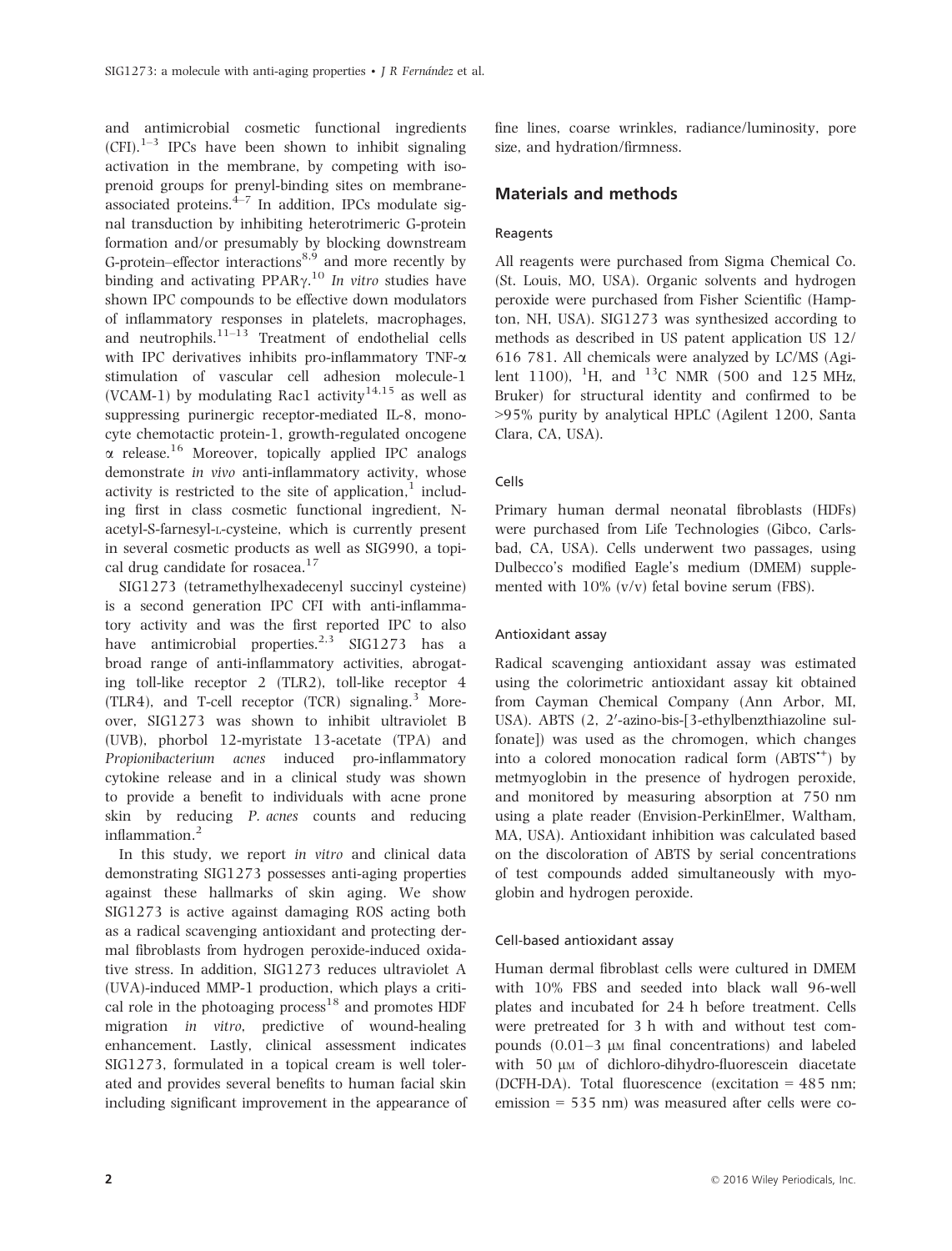incubated for 20 min with 0.1 mm  $H_2O_2$  and the test compounds. Cell protection against oxidative stress was calculated using the following formula:

Cell protection  $\binom{0}{0}$  = [(test compound  $\binom{0}{0}$  $-$  hydrogen peroxide only  $(\%)$ (test compound  $\left(\% \right)$  $-$  untreated control  $(\%)$ )  $\times$  100.

#### Ultraviolet A-induced collagenase assay

Human dermal fibroblast cells were seeded into 24-well plates and incubated for 48 h before treatments. After 24-h incubation, media were replaced with FBSdepleted DMEM medium. Later, medium was replaced with fresh medium containing test compounds (0.03– 30  $\mu$ M final concentrations) and cells were incubated for 6 h, then irradiated with  $12.5$  J/cm<sup>2</sup> UVA (350– 12 nm; Daavlin Co., Bryan, OH, USA) and later incubated for additional 24 h. Media supernatants were harvested for collagenase level measurements.

#### ELISAs

The levels of human collagenase (pro-MMP1) were measured from HDFs media supernatants by sandwich ELISA using appropriate standards and following manufacture's protocols (R&D Systems Inc., Minneapolis, MN, USA).

#### In vitro HDF migration assay

The effect of SIG1273 on dermal wound closure was investigated using the CytoSelect<sup>TM</sup> Wound Healing Assay Kit (Cell Biolabs Inc., San Diego, CA, USA). HDF cells were seeded in full supplemented medium into 24-well plates containing wound field inserts and incubated for 48 h. After reaching confluence, inserts were removed from wells, washed with  $1 \times$  DPBS and later treated with test compounds for 8 h. Cells were fixed and stained according to manufacturer's instructions. Representative images of the wound field were photographed using a bright field microscope (Olympus BX41; Olympus Corp., Melville, NY, USA) equipped with a digital CCD camera (Lumenera Corp., Ottawa, ON, Canada) and analyzed using NIH-ImageJ software.<sup>19</sup> Cell migration activity of compounds was compared to untreated controls by counting the number of cells that migrated inside the open field after compound treatments.

## Clinical study

The human use study was conducted at Reliance Clinical Testing Services, Inc. (RCTS) (Irving, TX, USA) in accordance with the intent and purpose of Good Clinical Practice regulations described in Title 21 of the U.S. Code of Federal Regulations (CFR), the Declaration of Helsinki, International Conference on Harmonization (ICH) harmonized tripartite guidelines for Good Clinical Practice and/or RCTS Standard Operating Procedures. This was a 31-subject, 4-week study. SIG1273 cream was applied once daily to one side, while the other side of the face was utilized to assess a different formulation and CFI and thus is not included in this report. All subjects gave informed consent and received a topical cream containing 0.25% SIG1273 for application. There were two study visits: at baseline and at week 4. Measurements, observations, and results were only taken from the same SIG1273 treated side of the face. Data obtained for clinical grading were statistically compared to baseline scores using a Wilcoxon signed-rank test. Cutometer measurements were statistically compared to baseline scores using a paired difference t-test. Changes from baseline were considered significant at the  $P < 0.05$  level. All photographs were taken using the Canfield VISIA CR system which is a self-contained photographic device designed to take photographs under standard, reproducible settings. The device is software driven, and the settings are programmed into the device. The flashes are set for consistent output which ensures reproducible photographs between sessions. The test formulation was applied once daily on designated side of face, and subjects were told to use no other skincare products on their faces during study participation, except for water washable eye makeup and lipstick.

#### Statistical analysis

Statistical significance was determined by ANOVA followed by a Dunnett multiple comparisons test using P-values less than 0.05 as a significant difference. Dose–response curves were generated by fitting data with the Hill, three-parameter equation using the Sigma Plot software, from which the  $IC_{50}$  and maximum inhibition were determined.

## Results and discussion

#### SIG1273 protects against reactive oxygen species (ROS)

The production of reactive radicals is significantly increased during cell metabolism and dermal tissue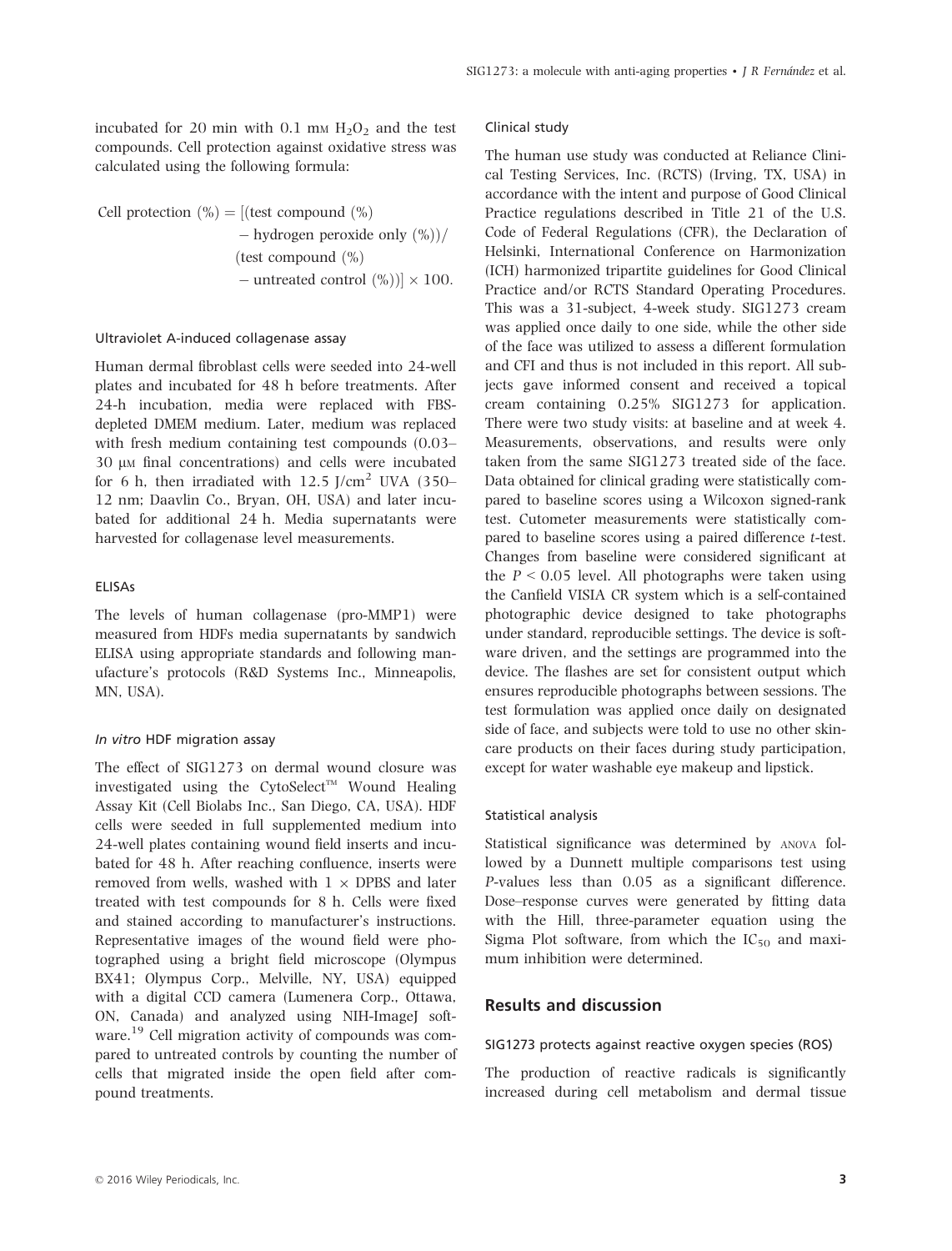aging mechanisms.<sup>20</sup> Antioxidant molecules present in the environment and in our bodies function to counteract ROS. We thus sought to determine SIG1273's antioxidant properties by testing its activity as a free radical scavenger and efficacy in inhibiting the induction of intracellular ROS in response to  $H_2O_2$  exposure.

SIG1273's capacity to scavenge reactive radicals was quantitated using a colorimetric antioxidant assay kit (see Materials and Methods). Results demonstrate SIG1273 inhibits hydrogen peroxide-induced free radical reactive oxygen species  $(IC_{50} = 68 \pm 8 \mu)$  with similar activity to vitamin E ( $\alpha$ -tocopherol; IC<sub>50</sub> = 25  $\pm$  0  $\mu$ M) but significantly greater potency than lipoic acid (IC<sub>50</sub> = 682  $\pm$  169 µm); two antioxidants commonly used in skin-care products (Fig. 1). $^{21}$ 

The accumulation of intracellular ROS over time has been implicated in cellular aging mechanisms correlated to sun damage, pollution, and other environmental factors inducers on  $\sin^{22}$  Intracellular free radicals and other reactive species are constantly generated by cellular metabolism and exacerbated by environmentally produced oxidative damage to lipids, nucleic acids, and proteins.<sup>23</sup> The onset of oxidative stress can be delayed by the introduction of functional antioxidant molecules that can penetrate dermal cells and scavenge these species before their interaction with biomolecules. Therefore, we used a HDF cell-based assay for measuring intracellular reactive oxygen species activity employing the cell-permeable fluorogenic probe , 7'-dichlorodihydrofluorescein diacetate (DCFH-DA). DCFH-DA is diffused into cells pre-treated



Figure 1 SIG1273 is a direct antioxidant ingredient. Radical scavenging ABTS colorimetric assay: SIG1273 (O), vitamin E  $(\blacktriangledown)$ and lipoic acid ( $\blacksquare$ ). The data represent the mean  $\pm$  SD of three independent experiments. The  $IC_{50}$  value was determined via the four parameter logistic curve fit using SigmaPlot graphical software (San Jose, CA).



Figure 2 SIG1273 inhibits UVA-induced MMP-1 release from HDFs. Media supernatants were collected 24 h after UVA irradiation, and the content of pro-MMP-1 was measured by ELISA. The data represent the mean  $\pm$  SD of two independent experiments.  $*P < 0.01$  indicates a statistically significant difference compared to UVA-only irradiated cells.

with potential antioxidants, and the fluorescence intensity is proportional to intracellular ROS levels.<sup>24</sup> We sought to determine SIG1273's intracellular antioxidant capacity of reactive radical scavenging using this method (see Materials and Methods). Results demonstrate SIG1273 inhibits intracellular oxidative stress  $(37 \pm 2\%)$  with similar activity to vitamin E ( $\alpha$ -tocopherol;  $42 \pm 3\%$ ) and greater potency than lipoic acid  $(26 \pm 4\%)$  (Table 1). Given the similarity in their lipid tail structures, SIG1273 likely functions similar to vitamin E as a chain-breaking antioxidant preventing the propagation of free radical reactions.<sup>25</sup> In addition, SIG1273 contains a cysteine residue which also has been reported to have antioxidant properties. $26$ 

### SIG1273 inhibits UVA-induced human fibroblasts collagenase production

UV-induced secretion of matrix metalloproteinases (MMPs) is thought to be a major participant in human cutaneous photoaging. $27$  MMP-1, that is, interstitial col-

Table 1 Antioxidant effects of SIG1273 on hydrogen peroxidetreated human dermal fibroblasts (HDFs)\*

| Treatment   | Maximum DCFH-DA fluorescence<br>inhibition (%) |
|-------------|------------------------------------------------|
| SIG1273     | $37 + 2$                                       |
| Lipoic acid | $26 + 4$                                       |
| Vitamin E   | $42 + 3$                                       |

\*HDFs were treated with antioxidants for 3 h, and intracellular ROS was probed by DCFH-DA fluorescence after  $H_2O_2$  (0.1 mm) incubation. The data represent the mean  $\pm$  SD of two independent experiments.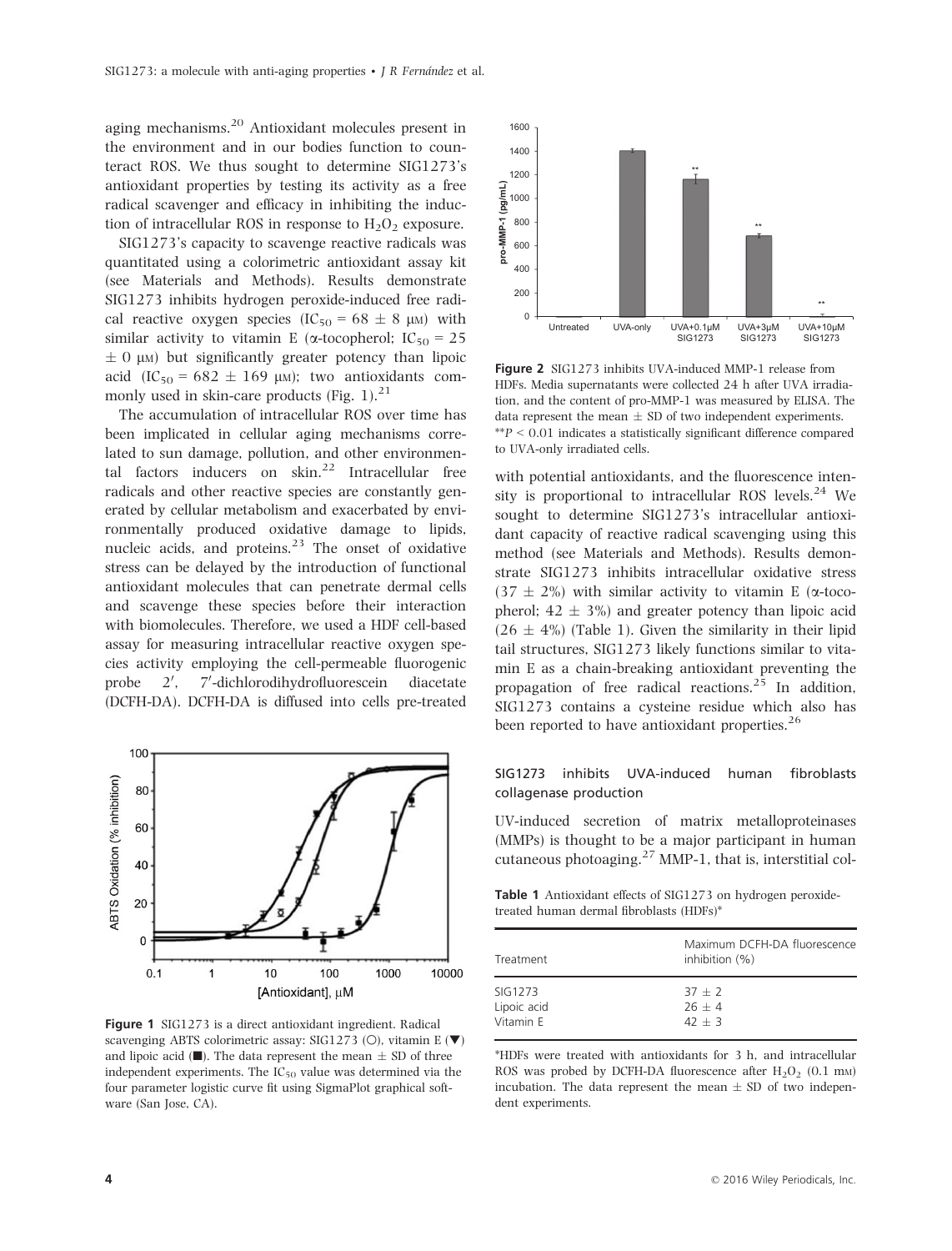lagenase, induced by ultraviolet A (UVA) irradiation<sup>28</sup> breaks down the extracellular matrix (type I, II, and III collagen) contributing to wrinkle formation. To determine SIG1273's antiwrinkle potential, we tested for its ability to mitigate UVA-induced pro-MMP-1 release from cultured HDFs. SIG1273 dose dependently inhibits pro-MMP-1 release with an  $IC_{50} = 3 \mu M$  (Fig. 2), similar to previous studies with a known MMP-1 release inhibitor, epigallocatechin-3-gallate (EGCG).<sup>29</sup>

#### SIG1273 promotes human fibroblasts migration

Skin wound-healing capacity is compromised with age, resulting in decreased cell migration, proliferation, and inflammatory responses.<sup>30,31</sup> As one ages, skin elasticity and collagen are reduced hindering the skin's wound-healing ability as well.<sup>30</sup> To evaluate the potential skin repair activity of SIG1273, we utilized the in vitro "scratch-open" field assay measuring the stimulation of HDF migration into a cell-free gap on the tissue culture dish.<sup>32</sup> Results show SIG1273 significantly increases the number of cells migrating into the gap with a maximum 49% increase in migratory response at 0.1 μM treatments compared to untreated cells after 8 h (Fig. 3). In addition, positive controls TGF- $\beta$ 1, previously shown to be effective in this assay,  $33$  were also tested and provided a 36% increase in migratory response activity (Fig. 3). These results are consistent with similar histopathological in vivo data observed after topical application of vitamin  $K1<sup>34</sup>$  which also possesses a long chain isoprenoid. This suggests that the cell migration acceleration activity observed by SIG1273 could be due to its phytol moiety. Altogether, the increased activation of HDF migration by SIG1273 suggests it could enhance cutaneous repair.

#### SIG1273 cream clinical assessment

The data reported here and previously $2.3$  demonstrating SIG1273's in vitro antioxidant and anti-inflammatory activity suggests this CFI could reduce the signs of aging in human facial skin. We therefore sought to evaluate SIG1273 clinically to assess its tolerance upon topical application. SIG1273 at 0.25% was formulated in a cream and was evaluated in a 31 subject study, where it was applied once daily for 4 weeks. Prior to this study, SIG1273 cream was tested clinically in a 100 subjects human repeated insult patch test and



Figure 3 SIG1273 facilitates skin repair in human fibroblasts in vitro. A 900-um cell-free gap (between dotted lines) was produced in confluent cell cultures and was left untreated or treated with SIG1273 or TGF- $\beta$ 1 for 8 h. After 8 h incubation, cells were fixed, stained, and observed by microscopic analysis (see Materials and Methods section). (a) Untreated; (b) 10 ng/mL TGF- $\beta$ 1; (c) 0.01 µM SIG1273; (d) 0.1 µm SIG1273. Scale bar = 225 µm. (e) Data graph of cell densities in open field represents the mean  $\pm$  SD of two independent experiments. \*\* $P \leq 0.01$  indicates a statistically significant difference compared to untreated cells.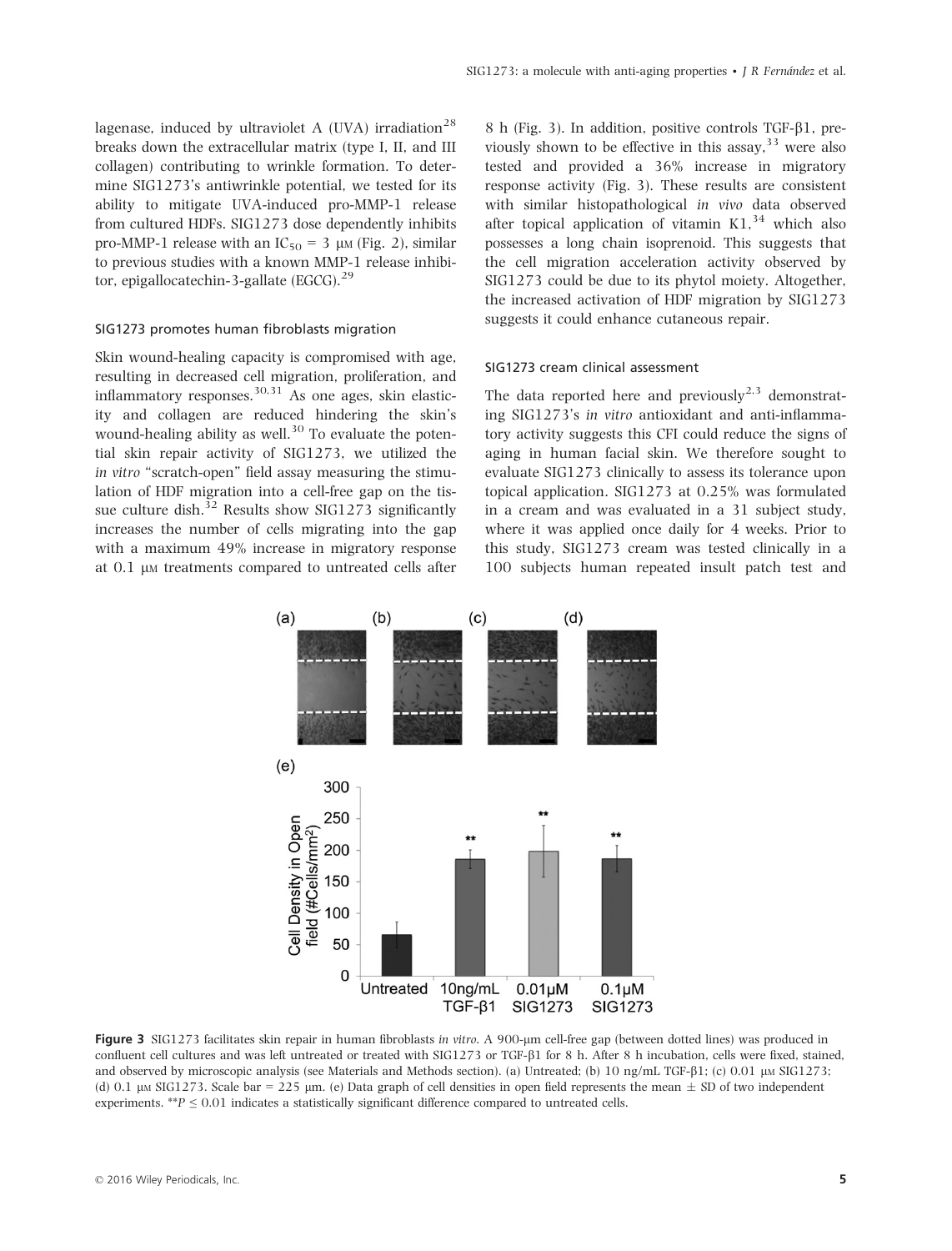was found to be nonsensitizing and nonirritating (data not shown).

Twenty-nine of thirty-one enrolled subjects (Table 2) completed the 4-week study. Two subjects were dropped for noncompliance (one was on more than one clinical study at the same time, and the other missed the final visit). No signs of erythema, dryness, edema, and/or peeling were observed by the investigator at baseline and week 4, demonstrating the SIG1273 cream was well tolerated (data not shown). These results match previous reports indicating SIG1273 is well tolerated when applied topically.<sup>2</sup> At each specific time point, subjects participated in Objective Tolerance Evaluations assessing their face for the presence of burning, stinging, itching, and tingling and noticed no change, suggesting the subjects did not experience any self-perceived tolerability issues.

Next, we sought to determine what benefits SIG1273 cream could provide by measuring its activity vs. several skin-aging parameters (Table 3). Subjects assessed visually by an expert evaluator demonstrated significant improvement in the appearance of fine lines

Table 2 Demographics

| Characteristic                                                                                                                | Completed ( $n = 29$ )                                                                                                                                             |
|-------------------------------------------------------------------------------------------------------------------------------|--------------------------------------------------------------------------------------------------------------------------------------------------------------------|
| Age $(\pm SD)$<br>Range<br>Gender (male/female)<br>Ethnicity (Caucasian/Hispanic)<br>Fitzpatrick skin type (I-V)<br>Skin type | 53.6(7.4)<br>$37 - 66$<br>2/27<br>24/5<br>$1 - 1$<br>$II - 5$<br>$III - 20$<br>$IV - 2$<br>$V - 1$<br>$Drv - 3$<br>Normal $-11$<br>$Oily - 1$<br>Combination $-14$ |

|  |  |  |  |  |  |  | <b>Table 3</b> Summary of skin-aging endpoints <sup>*</sup> |
|--|--|--|--|--|--|--|-------------------------------------------------------------|
|--|--|--|--|--|--|--|-------------------------------------------------------------|

| Parameter measured                  | % Change improvement |
|-------------------------------------|----------------------|
| Fine lines                          | $-9.8\%$ (41.4%)     |
| Coarse wrinkles                     | $-12.5\%$ (41.4%)    |
| Skin radiance/brightness/luminosity | 17.0% (58.6%)        |
| Skin texture/smoothness             | 39.34% (69.0%)       |
| Pore size                           | $-21.6\%$ (55.2%)    |

The number in parenthesis indicates the percent of the population that showed an improvement.

\*Percent change improvement is relative to baseline. A negative number indicates a reduction.

 $(-9.8\%)$ , coarse wrinkles  $(-12.5\%)$ , radiance/luminosity  $(-17.0\%)$ , and pore size skin  $(-21.6\%)$  (Table 3). Furthermore, texture/smoothness was determined by touch and showed improvement  $(-39.3\%)$  (Table 3). In addition to clinical evaluations, at baseline and week 4, subjects had Cutometer measurements taken in the center of both cheeks to determine elasticity and hydration/firmness of the skin. Results demonstrate those applying SIG1273 cream had a 20.7% improvement in elasticity and 24.1% improvement in hydration/firmness (Table 4). For all endpoints measured, there was a significant improvement from baseline (Tables 3 and 4) as subjects demonstrated visual improvement in the signs of aging from baseline to week 4 (Fig. 4). Given these encouraging initial results, we next plan to perform a 12-week clinical study.

#### Summary

SIG1273 has previously been shown to possess antiinflammatory and antimicrobial properties in vitro and in vivo. Results here demonstrate SIG1273 inhibits UVA-induced MMP-1 production and promotes wound healing in HDFs. Moreover, SIG1273 was shown to be

Table 4 Summary of cutometer measurements

| Parameter measured | % Change improvement |  |  |
|--------------------|----------------------|--|--|
| Elasticity         | 20.7                 |  |  |
| Firmness/hydration | 24 1                 |  |  |



Figure 4 SIG1273 cream improves appearance of facial wrinkles. Application of a 0.25% SIG1273 cream results in clinical improvement in several signs of aging. Standardized photographs of the face of a 50-year-old woman at (a) baseline and (b) after 4-week application of 0.25% SIG1273 cream.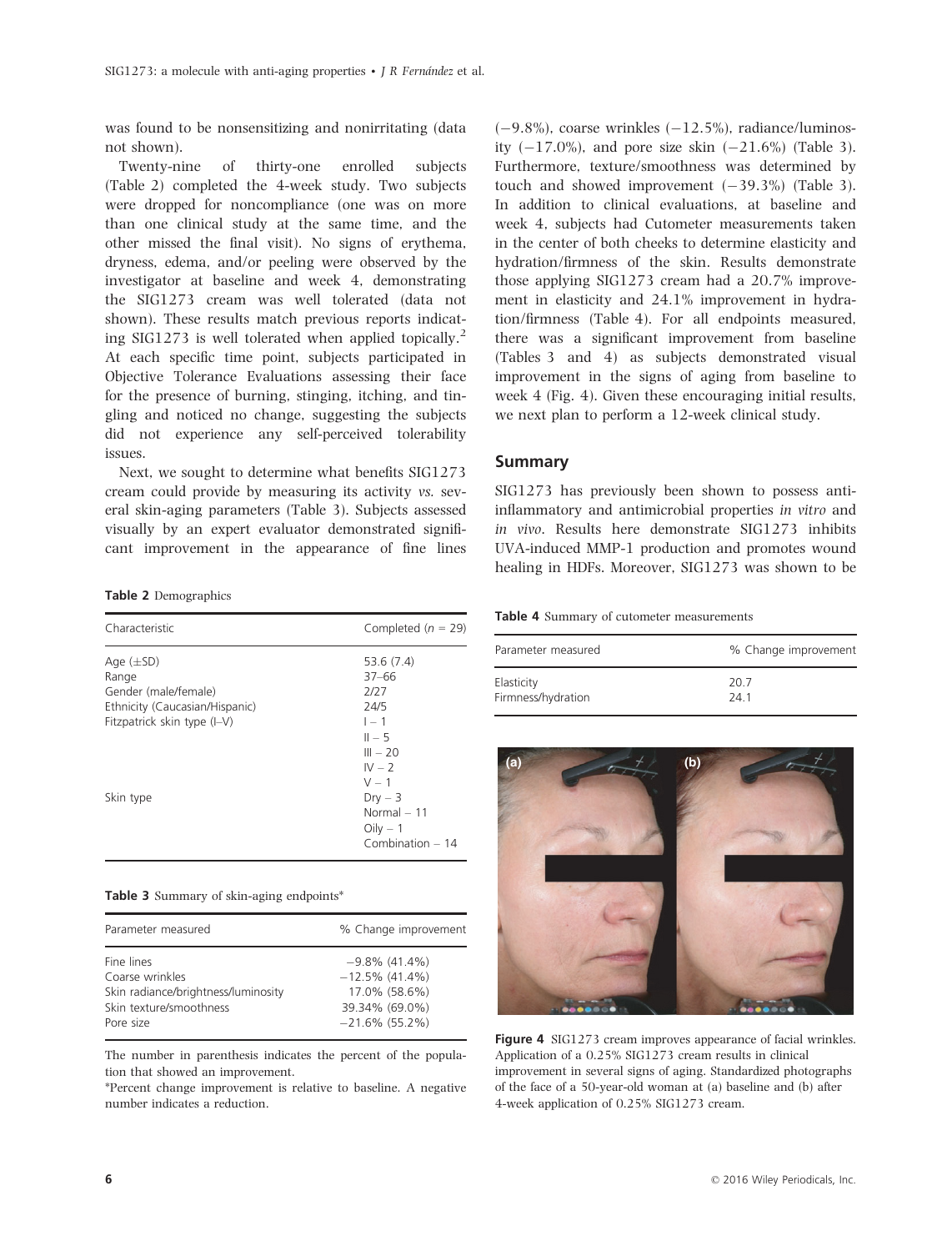a radical scavenging antioxidant, intracellularly as well as in a cell-free system. Clinical assessment of SIG1273 cream (0.25%) showed it was well tolerated with significant improvement in the appearance of fine lines, coarse wrinkles, radiance/luminosity, pore size, texture/smoothness hydration, and increased firmness. Altogether, these results indicate SIG1273 in vitro and when applied topically provides benefits to individuals with aging skin.

## References

- 1 Gordon JS, Wolanin PM, Gonzalez AV et al. Topical Nacetyl-S-farnesyl-L-cysteine inhibits mouse skin inflammation, and unlike dexamethasone, its effects are restricted to the application site. *J Invest Dermatol* 2008; 128: 643–54.
- 2 Fernandez JR, Rouzard K, Voronkov M et al. SIG1273: a new cosmetic functional ingredient to reduce blemishes and Propionibacterium acnes in acne prone skin. J Cosmet Dermatol 2012; 11: 272–8.
- 3 Fernandez JR, Rouzard K, Voronkov M et al. Anti-inflammatory and anti-bacterial properties of tetramethylhexadecenyl succinyl cysteine (TSC): a skin-protecting cosmetic functional ingredient. Int J Cosmet Sci 2015; 37: 129–33.
- 4 Marshall CJ. Protein prenylation: a mediator of protein– protein interactions. Science 1993; 259: 1865–6.
- 5 Scheer A, Gierschik P. Farnesylcysteine analogues inhibit chemotactic peptide receptor-mediated G-protein activation in human HL-60 granulocyte membranes. FEBS Lett 1993; 319: 110–4.
- 6 Kloog Y, Cox AD. Prenyl-binding domains: potential targets for Ras inhibitors and anti-cancer drugs. Semin Cancer Biol 2004; 14: 253–61.
- 7 Desrosiers RR, Gauthier F, Lanthier J et al. Modulation of Rho and cytoskeletal protein attachment to membranes by a prenylcysteine analog. J Biol Chem 2000; 275: 14949–57.
- 8 Fogg VC, Azpiazu I, Linder ME et al. Role of the gamma subunit prenyl moiety in G protein beta gamma complex interaction with phospholipase Cbeta. J Biol Chem 2001; 276: 41797–802.
- 9 Dietrich A, Scheer A, Illenberger D et al. Studies on Gprotein alpha.betagamma heterotrimer formation reveal a putative S-prenyl-binding site in the alpha subunit. Biochem J 2003; 376: 449-56.
- 10 Bhalla K, Hwang BJ, Choi JH et al. N-acetylfarnesylcysteine is a novel class of peroxisome proliferator-activated receptor gamma ligand with partial and full agonist activity in vitro and in vivo. J Biol Chem 2011; 286: 41626–35.
- 11 Volker C, Miller RA, McCleary WR et al. Effects of farnesylcysteine analogs on protein carboxyl methylation and signal transduction. J Biol Chem 1991; 266: 21515–22.
- 12 Huzoor-Akbar, Wang W, Kornhauser R et al. Protein prenylcysteine analog inhibits agonist-receptor-mediated signal transduction in human platelets. Proc Natl Acad Sci USA 1993; 90: 868–72.
- 13 Philips MR, Pillinger MH, Staud R et al. Carboxyl methylation of Ras-related proteins during signal transduction in neutrophils. Science 1993; 259: 977–80.
- 14 Ahmad M, Zhang Y, Zhang Y et al. Role of isoprenylcysteine carboxyl methyltransferase in tumor necrosis factoralpha stimulation of expression of vascular cell adhesion molecule-1 in endothelial cells. Arterioscler Thromb Vasc Biol 2002; 22: 759–64.
- 15 Papaharalambus C, Sajjad W, Syed A et al. Tumor necrosis factor alpha stimulation of Rac1 activity. Role of isoprenylcysteine carboxylmethyltransferase. J Biol Chem 2005; 280: 18790–6.
- 16 Adhami K, Wong J, Schierl M et al. N-acetyl-S-farnesyl-Lcysteine (AFC) suppresses  $ATP\gamma S$ -induced CXCL8, CCL2 and CXCL1 production in a human dermal microvascular endothelial cell line (HMEC-1) and primary human dermal microvascular endothelial cells (pHMDECs). J Invest Dermatol 2010; 130: S121.
- 17 Perez E, Voronkov M, Fernandez JR et al. Preclinical antiinflammatory activity and safety assessment of SIG990, a novel topical small molecule for the treatment of rosacea. The 70th Annual Meeting of the Society of Investigative Dermatology 2011; Poster Presentation.
- 18 Quan T, Qin Z, Xia W et al. Matrix-degrading metalloproteinases in photoaging. J Investig Dermatol Symp Proc 2009; 14: 20–4.
- 19 Schneider CA, Rasband WS, Eliceiri KW. NIH Image to ImageJ: 25 years of image analysis. Nat Methods 2012; 9: 671–5.
- 20 Lapiere CM. The ageing dermis: the main cause for the appearance of 'old' skin. Br J Dermatol 1990; 122(Suppl 35): 5–11.
- 21 Podda M, Grundmann-Kollmann M. Low molecular weight antioxidants and their role in skin ageing. Clin Exp Dermatol 2001; 26: 578–82.
- 22 Valacchi G, Sticozzi C, Pecorelli A et al. Cutaneous responses to environmental stressors. Ann N Y Acad Sci 2012; 1271: 75–81.
- 23 Bickers DR, Athar M. Oxidative stress in the pathogenesis of skin disease. *J Invest Dermatol 2006*; 126: 2565–75.
- 24 Bruge F, Tiano L, Astolfi P et al. Prevention of UVAinduced oxidative damage in human dermal fibroblasts by new UV filters, assessed using a novel in vitro experimental system. PLoS ONE 2014; 9: e83401.
- 25 Burton GW, Joyce A, Ingold KU. Is vitamin E the only lipid-soluble, chain-breaking antioxidant in human blood plasma and erythrocyte membranes? Arch Biochem Biophys 1983; 221: 281–90.
- 26 Elias RJ, McClements DJ, Decker EA. Antioxidant activity of cysteine, tryptophan, and methionine residues in